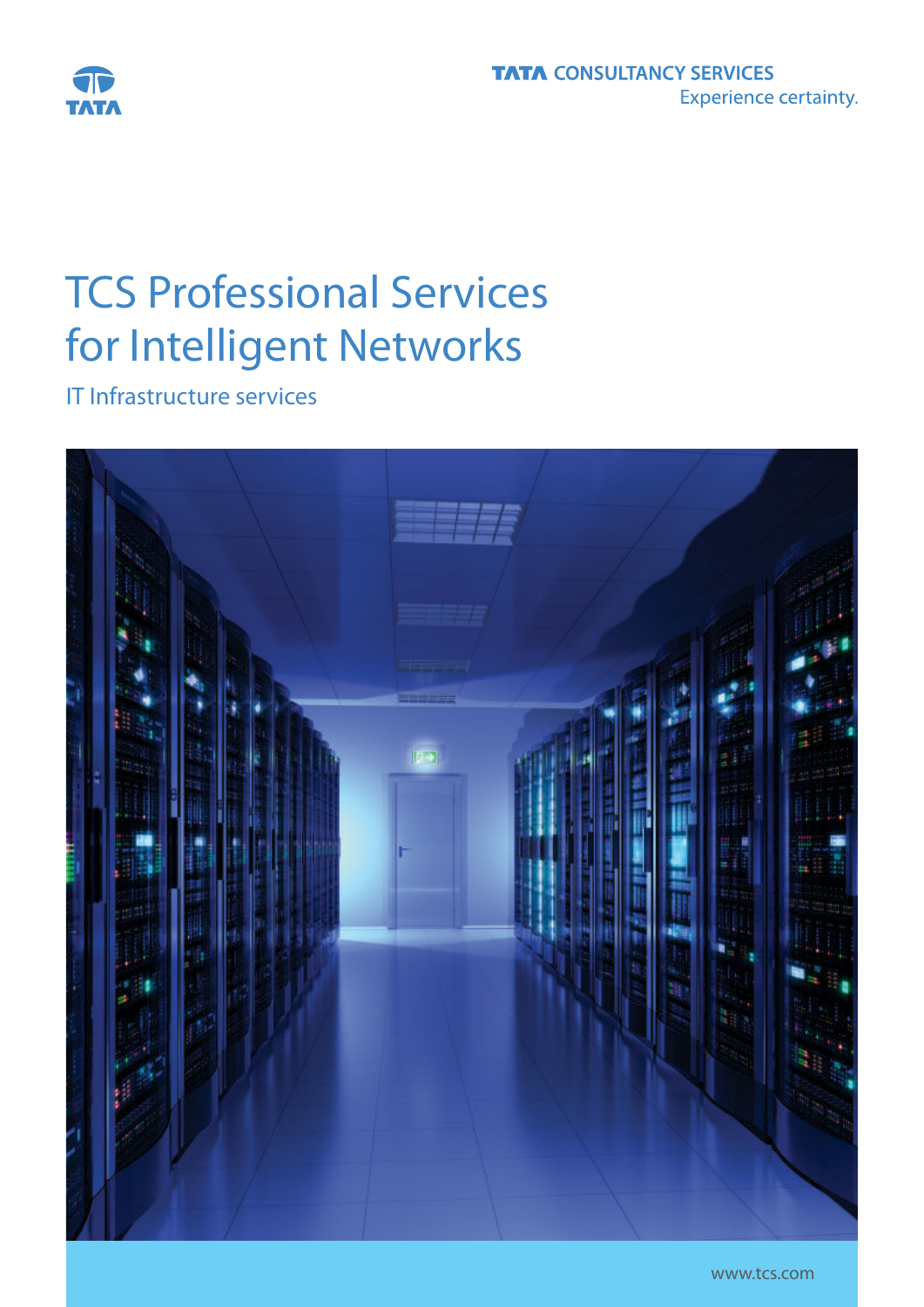Traditional data center environments consist of multiple devices serving different purposes and this heterogeneity often leads to high maintenance and running costs. In some cases, legacy network deployments result in suboptimal performance owing to network components not being used as per industry standards. With the proliferation of software defined networks (SDNs) and data center WAN, companies are looking to make their networks more agile, manage network behavior dynamically, and drive cost savings.

Tata Consultancy Services' (TCS') Professional Services for Intelligent Networks help customers assess their existing network landscape and adopt proven solutions to optimize data center network performance. We help you address networking technology gaps by migrating to next generation technologies in SDN and data center WAN, while ensuring superior business continuity. Our tailored solutions will enable you to accelerate the standardization, consolidation, and virtualization of data networks, thereby minimizing costs.

### **Overview**

Organizations face various challenges while dealing with legacy network components with limited functionalities, pertaining to data center LAN, WAN, wireless, and security. In addition, quite often there is not much support available from original equipment manufacturers (OEMs), for many of these end-of-life platforms, leading to higher servicing costs and greater complexity in maintenance. The wide range of platforms in the data center environment also creates more interfaces to be managed and monitored, requiring additional maintenance effort. Moreover, companies have not been able to upgrade and consolidate their data center networks owing to non-compatibility with legacy infrastructure owned by their customers.

TCS assists companies in gauging their network readiness in the areas of network design and architecture, performance, security, cloud, SDN adoption, and network virtualization. Our assessment and consultation services will enable you to deploy reliable and cost effective data networking solutions. TCS leverages its data center capabilities, industry best practices, and strategic partnerships with technology providers to design data center network transformation roadmaps with customized recommendations for system refresh and consolidation. We also perform cost optimization assessments to identify areas of improvements in operational expenditure.

## Our Solution

TCS' Professional Services for Intelligent Networks focus on:

- **Technology enhancement:** Simplify network virtualization to realize cost and performance benefits of software-based compute and storage resources. Improve call routing efficiency and adopt solutions to ensure high network availability and security. Mandate network readiness for migration to next-generation platforms.
- **Cost optimization**: Consolidate network components such as switches, routers, wireless LAN, and application delivery controllers, and streamline infrastructure security and WAN optimization.
- **Process improvement:** Drive continuous improvement through process simplification, better workforce management, proactive monitoring and robust reporting capabilities, and effective customer segmentation strategies. Establish industry standards and best practices for higher productivity.
- **Resource management:** Enable resource pooling and optimize span of control across L1, L2, and L3 support teams to enhance workforce efficiency, through cross-skill training programs.

## **Benefits**

With TCS' services, you can reap the following benefits:



**Reduce operational costs: Optimize your** operational and capital expenditure by leveraging tailored data center virtualization and consolidation solutions. Reduce maintenance costs linked with end-of-service legacy network components by migrating to next generation platforms. Minimize personnel cost through rationalization of the resource pool and cross-skilling.



**Enhance network security:** Improve network security with multi-tenancy support. Protect your network from external cyber threats by implementing robust data center firewalls.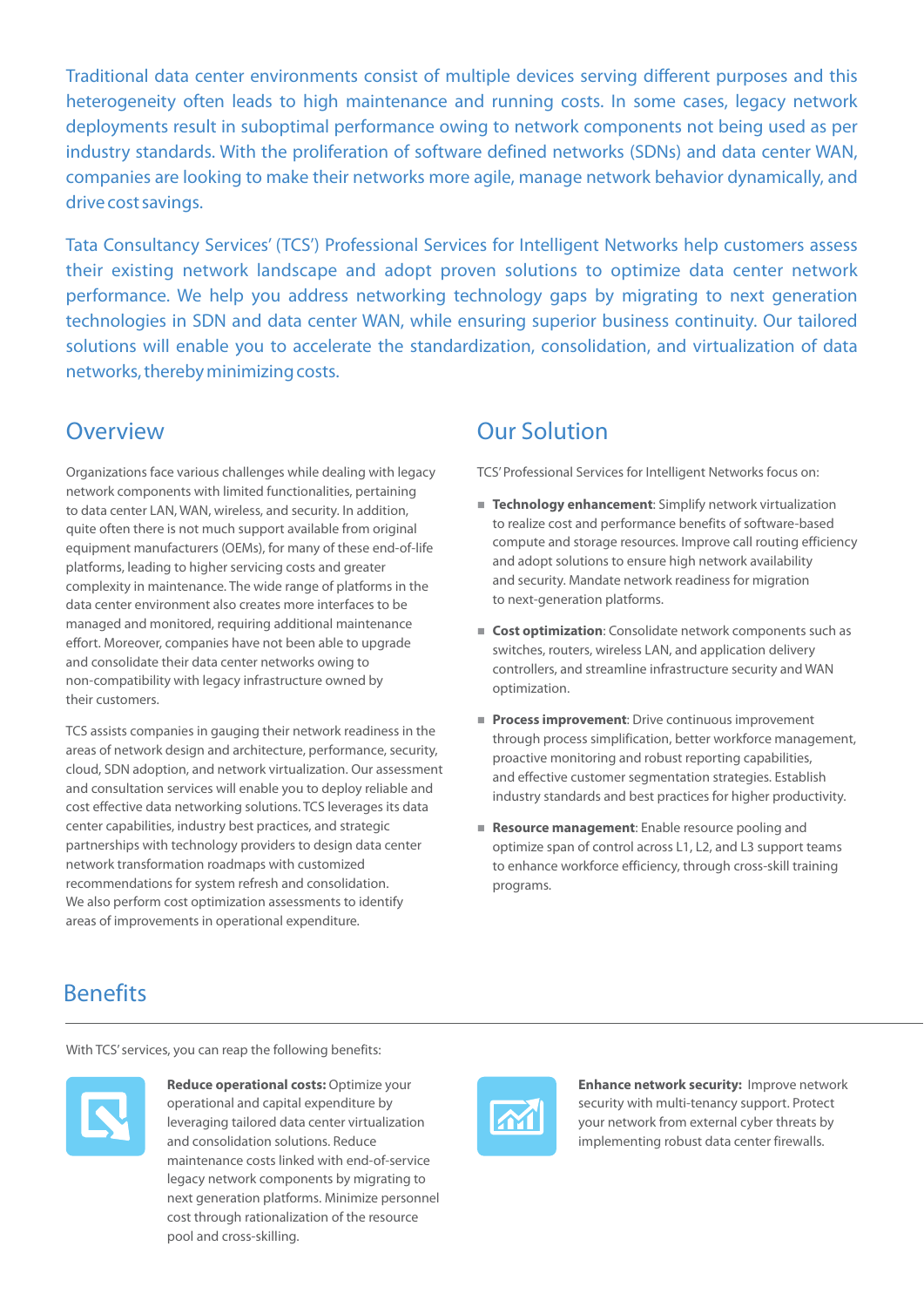$\blacktriangleright$ 

#### **Assessment**

- WAN architecture
- Data center architecture
- Application
- **Campus LAN**
- 
- n Wireless network
- n Cloud readiness

#### **Planning and Design**

- Site categorization and capacity planning **n** Solution finalization
- n High-level design
- n Low-level design
- **n Migration plan** n UAT methodology

## **Deployment**

- Integration with management solution
- Policy creation
- Device deployment and configuration
- Deployment validation
- UAT

#### **Manage Service**

- Project handoffdelivery to operational team
- Monitoring of network and services
- **Troubleshooting** of network and application issues

## The TCS Advantage

TCS offers the following differentiators:

- **Technology expertise**: We have a talented team of technical associates certified in Cisco, Juniper, F5, and Citrix-based technologies, who have extensive experience in leading complex data center transformation projects across geographies. We have established a dedicated center of excellence to develop customized data center optimization solutions, based on feedback provided by our global sales and pre-sales workforce. TCS' domain experts have a deep understanding of integration challenges and technologies across load balancers, firewalls, routers, switches, cloud, and intrusion prevention systems (IPS). We also have a pool of support engineers to help companies run their data center operations efficiently and streamline incident management.
- **Proven delivery model:** TCS delivers consistent, high quality services to organizations by combining the best competencies, processes, and skills. We have established a well-defined communication process, structured pre-sales, solution and transition support, and an effective problem escalation process to help companies realize higher ROI from data center transformation initiatives.
- **F** Strategic alliances: We have a strong, collaborative relationship with leading product vendors including Cisco, Juniper, F5, VMWare, Citrix, and Checkpoint. TCS' technology specialists have extensive hand-on experience on all these products.



**Superior customer experience:** Reduce the number of network-related tickets by around 5%, thereby ensuring round-the-clock application availability and greater user satisfaction. Offer a consistent experience to users by allowing them to engage and place service requests across channels.